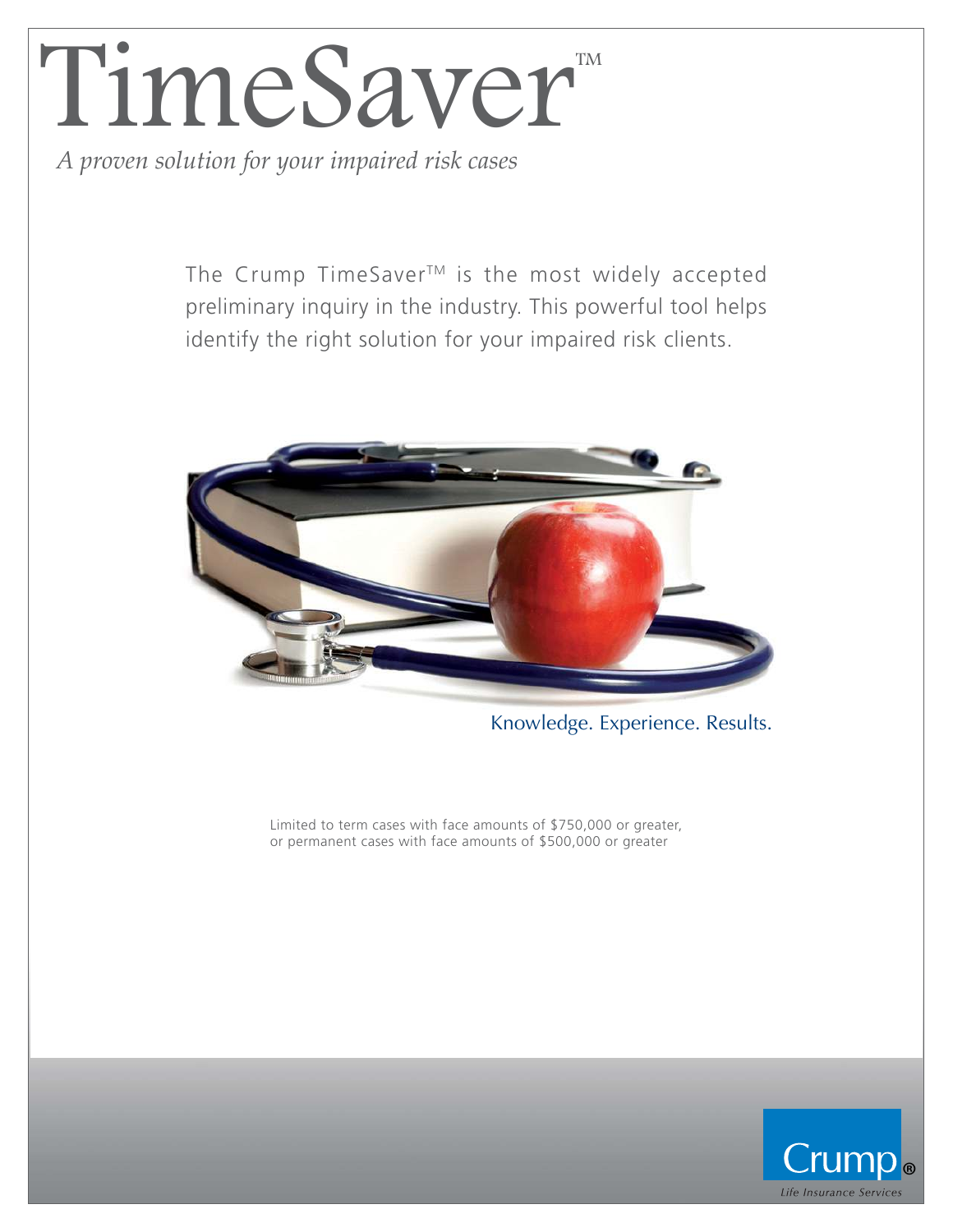### **The Crump TimeSaverTM**



Knowledge. Experience. Results.

The Crump TimeSaver<sup>TM</sup> (our informal inquiry) helps to identify potential solutions for your impaired risk clients by expediting the research of multiple carriers and determining which are more likely underwrite your clients to obtain a competitive offer.

#### **Goals**

The goals section of the TimeSaver asks for imperative information that will help your Crump Underwriter and sales team narrow down which carriers will be the best candidates for your clients. By knowing the premium tolerance, product information, and if the case was previously sent to carriers, we can focus on how to specifically negotiate with each carrier – helping to get you the offer needed to complete a sale.

#### **Personal History**

The TimeSaver allows you to collect details that would not necessarily be addressed in medical records. Hazardous avocations, foreign travel, and driving history are important factors often overlooked in the informal underwriting process. Since these factors have a direct impact on the underwriting rate class, providing this information at the start of the process allows your Crump Underwriter to address these issues head on, eliminating surprises and delays later in the underwriting process.

#### **Medical Information**

Our job is to tell your client's story to the carrier. The TimeSaver can be instrumental in collecting the details of your client's medical history that helps our underwriters tell the story. Contact information for doctors, dates of treatments, medications, and build are pertinent aspects of any case. By your fully completing all medical sections of the TimeSaver – especially providing information on the more complex medical issues such as cancer, diabetes, or cardac disease – we gain valuable insight to help determine what medical records should be ordered upfront, reducing the overall time it takes for Crump to complete the file and send it to our carrier partners.

While an offer is never guaranteed until the formal process is finalized, with a fully completed TimeSaver, we have the most accurate facts to present each case in a more favorable light.

The TimeSaver is limited to:

- Term cases with face amounts of **\$750,000 or greater**, or
- Permanent cases with face amounts of **\$500,000 or greater**

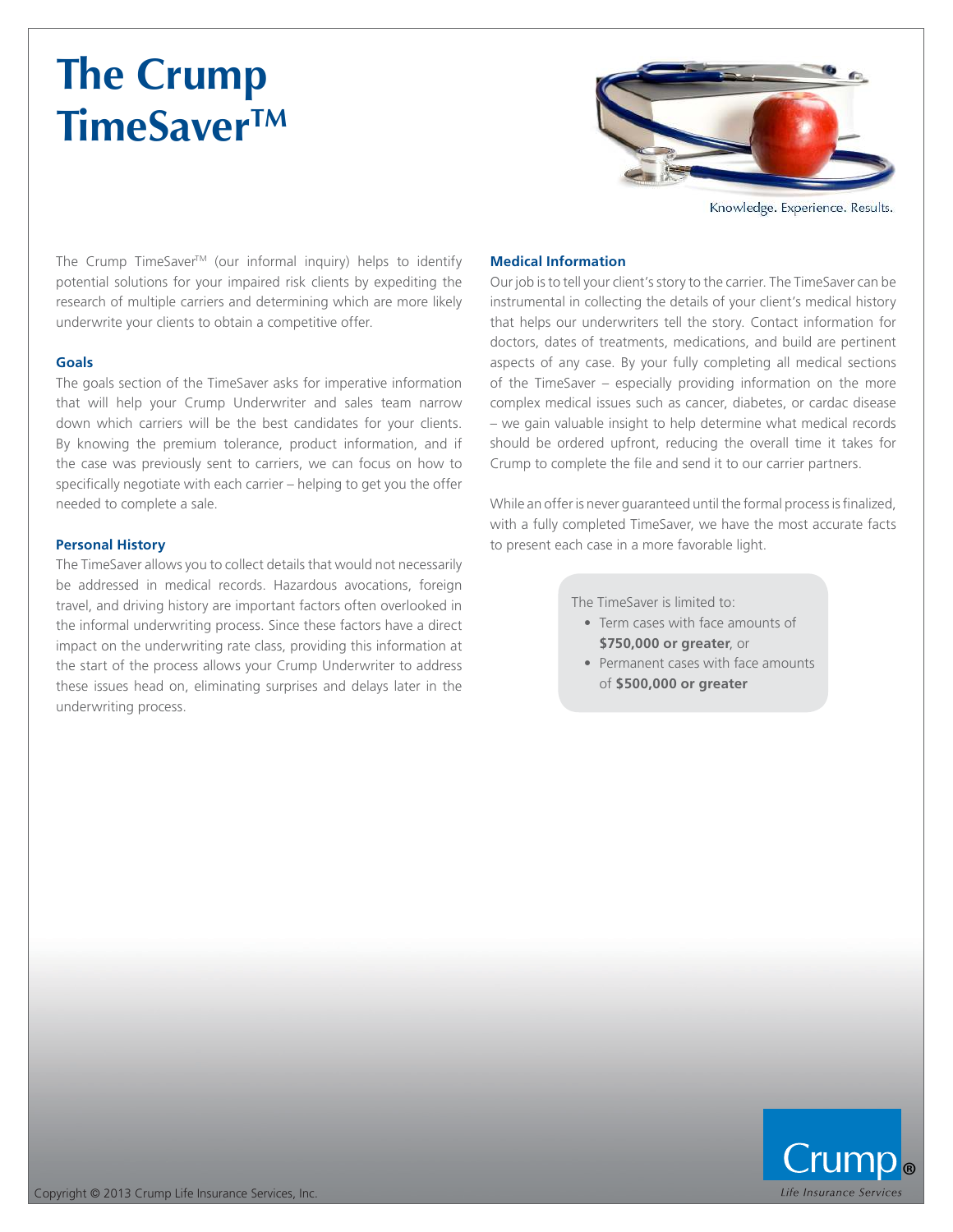

#### **Preliminary Inquiry** — Not an application for life insurance.

This TimeSaver™ form is used exclusively to gather specific information on a proposed insured's medical history and other factors that may impact underwriting and rating classification. This is not an application for insurance and in no way guarantees a specific underwriting class or binds any insurance coverage with any insurance carrier.

| Crump Sales Manager                                                                                             | Phone |  |
|-----------------------------------------------------------------------------------------------------------------|-------|--|
| the contract of the contract of the contract of the contract of the contract of the contract of the contract of |       |  |

|                                                                           | PERSONAL HISTORY (this section must be completed) |        |                                     |                                              |                       |                                 |                        |
|---------------------------------------------------------------------------|---------------------------------------------------|--------|-------------------------------------|----------------------------------------------|-----------------------|---------------------------------|------------------------|
| Name                                                                      |                                                   | Male   | Female                              | Social Security Number                       |                       |                                 |                        |
| Address                                                                   |                                                   | City   |                                     | State                                        | Zip                   |                                 |                        |
| Date of Birth                                                             | Age                                               | Height |                                     | Weight                                       | Monthly Earned Income | Net Worth                       |                        |
| Occupation                                                                |                                                   |        |                                     |                                              |                       |                                 |                        |
| $\overline{\phantom{a}}$ No<br>Is the client a Foreign National?<br>Yes   |                                                   |        | If yes, list country of citizenship |                                              |                       |                                 |                        |
| Has the client traveled<br><b>No</b><br>outside the United States?<br>Yes |                                                   |        |                                     | If yes, list the countries and dates visited |                       |                                 | Please<br>complete the |
| N <sub>O</sub><br>Green Card?<br>Yes<br>Type of Visa                      |                                                   |        |                                     |                                              |                       | Foreign Travel<br>Questionnaire |                        |

#### **PRODUCER INFORMATION** (this section must be completed)

| Name                                                                                                                                                                                                                                             | Social Security Number | Crump Producer Number            |          |  |
|--------------------------------------------------------------------------------------------------------------------------------------------------------------------------------------------------------------------------------------------------|------------------------|----------------------------------|----------|--|
| Michael Quinn                                                                                                                                                                                                                                    |                        |                                  | 14141929 |  |
| Address                                                                                                                                                                                                                                          | City                   | State                            | Zip      |  |
|                                                                                                                                                                                                                                                  |                        |                                  |          |  |
| Phone                                                                                                                                                                                                                                            | Fax                    | Email Address                    |          |  |
| 888-411-1329                                                                                                                                                                                                                                     | 407-249-2720           | mike.quinn@lifeinsuranceblog.net |          |  |
| الملبسا بالبار<br>the contract of the state of the contract of the contract of the contract of the contract of the contract of the contract of the contract of the contract of the contract of the contract of the contract of the contract of t |                        |                                  |          |  |

Have you submitted this case previously? | | Yes  $|\mathbf{X}|$  No

#### **GOALS OF THE CASE** (this section must be completed)

| What is the ultimate goal of the case?                      |                                                                                                                                     |
|-------------------------------------------------------------|-------------------------------------------------------------------------------------------------------------------------------------|
| What premium is needed to place the case?                   |                                                                                                                                     |
|                                                             |                                                                                                                                     |
| Are you in competition?<br>$x$ No<br>Yes                    | If in competition, with what companies?                                                                                             |
| Where has the case been shopped and list the outcome?       |                                                                                                                                     |
| Are there any carriers we shouldn't consider?               |                                                                                                                                     |
| Did you discuss this case with an Advanced Sales Associate? | Yes $\boxed{\mathbf{X}}$ No<br>Please check if applicable                                                                           |
| Did you discuss this case with an Underwriter?              | Business Planning   Estate Planning<br>Charitable Planning<br>Yes $\boxed{\mathbf{X}}$ No<br>Other_                                 |
|                                                             |                                                                                                                                     |
| Is your client interested in the following?                 |                                                                                                                                     |
| Disability Insurance<br>Annuities                           | Long Term Care Insurance<br>(please complete the Disability questionnaire on the website and attach to this TimeSaver <sup>™)</sup> |
|                                                             |                                                                                                                                     |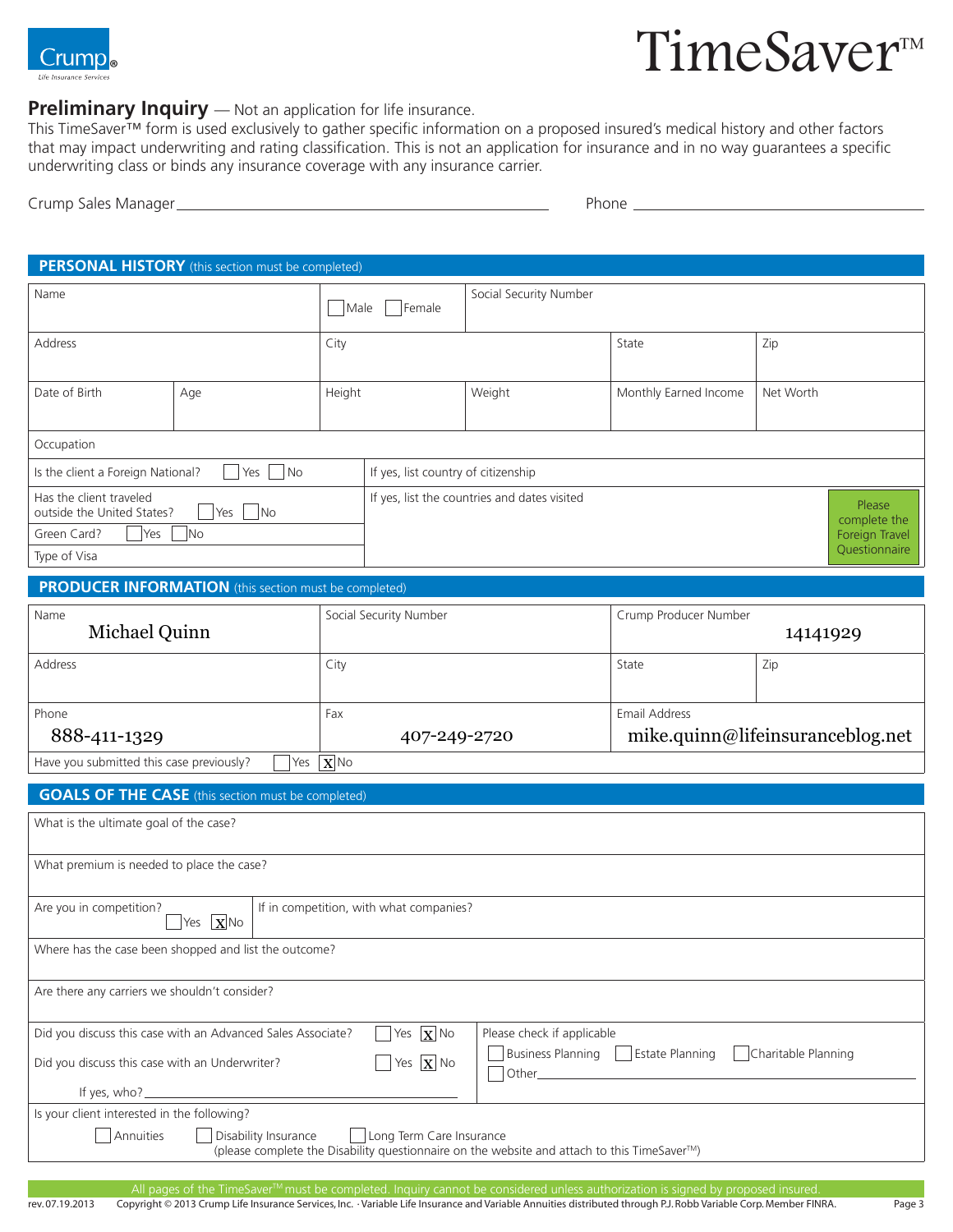

#### Proposed Insured Social Security Number

|                                                                                                                          | <b>REQUESTED COVERAGE</b> (this section must be completed)                                                                                        |                                                                                                                                                    |                     |                                                            |      |                           |  |
|--------------------------------------------------------------------------------------------------------------------------|---------------------------------------------------------------------------------------------------------------------------------------------------|----------------------------------------------------------------------------------------------------------------------------------------------------|---------------------|------------------------------------------------------------|------|---------------------------|--|
| <b>Minimum Consideration:</b><br>\$500,000 face amount for permanent products<br>\$750,000 face amount for term products |                                                                                                                                                   | Universal Life<br>Survivorship (please have other proposed insured submit TimeSaver™ as well)<br>Variable Life<br>Whole Life<br>Term, Level Period |                     |                                                            |      |                           |  |
| Face amount desired?                                                                                                     |                                                                                                                                                   | Possibly<br>Will these premiums be financed?<br>Yes<br>N <sub>o</sub>                                                                              |                     |                                                            |      |                           |  |
|                                                                                                                          | If you are replacing coverage, will there be any 1035 money with this replacement?                                                                |                                                                                                                                                    | Yes                 | $\Box$ No If yes, what amount will be carried over? $\Box$ |      |                           |  |
|                                                                                                                          | Provide details on pending and in-force coverage:                                                                                                 |                                                                                                                                                    |                     |                                                            |      |                           |  |
| Company                                                                                                                  | Policy/Application Date                                                                                                                           | Amount                                                                                                                                             | Class/Rating Issued | <b>Current Premium</b>                                     |      | Do you intend to replace? |  |
|                                                                                                                          |                                                                                                                                                   |                                                                                                                                                    |                     |                                                            |      |                           |  |
|                                                                                                                          |                                                                                                                                                   |                                                                                                                                                    |                     |                                                            |      |                           |  |
|                                                                                                                          |                                                                                                                                                   |                                                                                                                                                    |                     |                                                            |      |                           |  |
|                                                                                                                          | Life Settlements: Indicate any activity in the past five years                                                                                    |                                                                                                                                                    |                     |                                                            |      |                           |  |
|                                                                                                                          |                                                                                                                                                   |                                                                                                                                                    |                     |                                                            |      |                           |  |
|                                                                                                                          | <b>TOBACCO/NICOTINE USAGE</b> (this section must be completed)                                                                                    |                                                                                                                                                    |                     |                                                            |      |                           |  |
| Have you ever smoked cigarettes:                                                                                         |                                                                                                                                                   |                                                                                                                                                    |                     |                                                            |      |                           |  |
|                                                                                                                          |                                                                                                                                                   |                                                                                                                                                    |                     |                                                            |      |                           |  |
| $\overline{\phantom{a}}$ No<br>Yes                                                                                       | If yes, date of last usage:<br>Have you used other tobacco or nicotine containing products (examples: cigars, pipe, snuff, nicotine gum or patch) |                                                                                                                                                    |                     | Yes                                                        | l No |                           |  |
|                                                                                                                          |                                                                                                                                                   |                                                                                                                                                    |                     |                                                            |      |                           |  |
| If yes, provide types and last date of use:                                                                              |                                                                                                                                                   |                                                                                                                                                    |                     |                                                            |      |                           |  |
|                                                                                                                          | <b>MEDICAL HISTORY</b> (this section must be completed)                                                                                           |                                                                                                                                                    |                     |                                                            |      |                           |  |
|                                                                                                                          |                                                                                                                                                   | Doctor's name, address, phone                                                                                                                      |                     | Date                                                       |      | Illness/Reason            |  |
| Who is your primary care physician?<br>When did you last consult him/her?                                                |                                                                                                                                                   |                                                                                                                                                    |                     |                                                            |      |                           |  |
| Any ongoing medical treatment?                                                                                           |                                                                                                                                                   |                                                                                                                                                    |                     |                                                            |      |                           |  |
|                                                                                                                          |                                                                                                                                                   |                                                                                                                                                    |                     |                                                            |      |                           |  |
|                                                                                                                          |                                                                                                                                                   |                                                                                                                                                    |                     |                                                            |      |                           |  |
|                                                                                                                          |                                                                                                                                                   |                                                                                                                                                    |                     |                                                            |      |                           |  |
| What other physicians have you consulted during the past five years? Why?<br>(do not include insurance examinations)     |                                                                                                                                                   |                                                                                                                                                    |                     |                                                            |      |                           |  |
|                                                                                                                          |                                                                                                                                                   |                                                                                                                                                    |                     |                                                            |      |                           |  |
|                                                                                                                          |                                                                                                                                                   |                                                                                                                                                    |                     |                                                            |      |                           |  |
|                                                                                                                          |                                                                                                                                                   |                                                                                                                                                    |                     |                                                            |      |                           |  |
|                                                                                                                          |                                                                                                                                                   |                                                                                                                                                    |                     |                                                            |      |                           |  |
| treated?                                                                                                                 | In what hospitals, clinics, drug/alcohol treatment centers, or other health facilities have you ever been                                         |                                                                                                                                                    |                     |                                                            |      |                           |  |
|                                                                                                                          |                                                                                                                                                   |                                                                                                                                                    |                     |                                                            |      |                           |  |
|                                                                                                                          |                                                                                                                                                   |                                                                                                                                                    |                     |                                                            |      |                           |  |
|                                                                                                                          |                                                                                                                                                   |                                                                                                                                                    |                     |                                                            |      |                           |  |
|                                                                                                                          |                                                                                                                                                   |                                                                                                                                                    |                     |                                                            |      |                           |  |
|                                                                                                                          | List all medications, including over-the-counter drugs and vitamins                                                                               |                                                                                                                                                    |                     |                                                            |      |                           |  |
|                                                                                                                          |                                                                                                                                                   |                                                                                                                                                    |                     |                                                            |      |                           |  |
|                                                                                                                          |                                                                                                                                                   |                                                                                                                                                    |                     |                                                            |      |                           |  |
|                                                                                                                          |                                                                                                                                                   |                                                                                                                                                    |                     |                                                            |      |                           |  |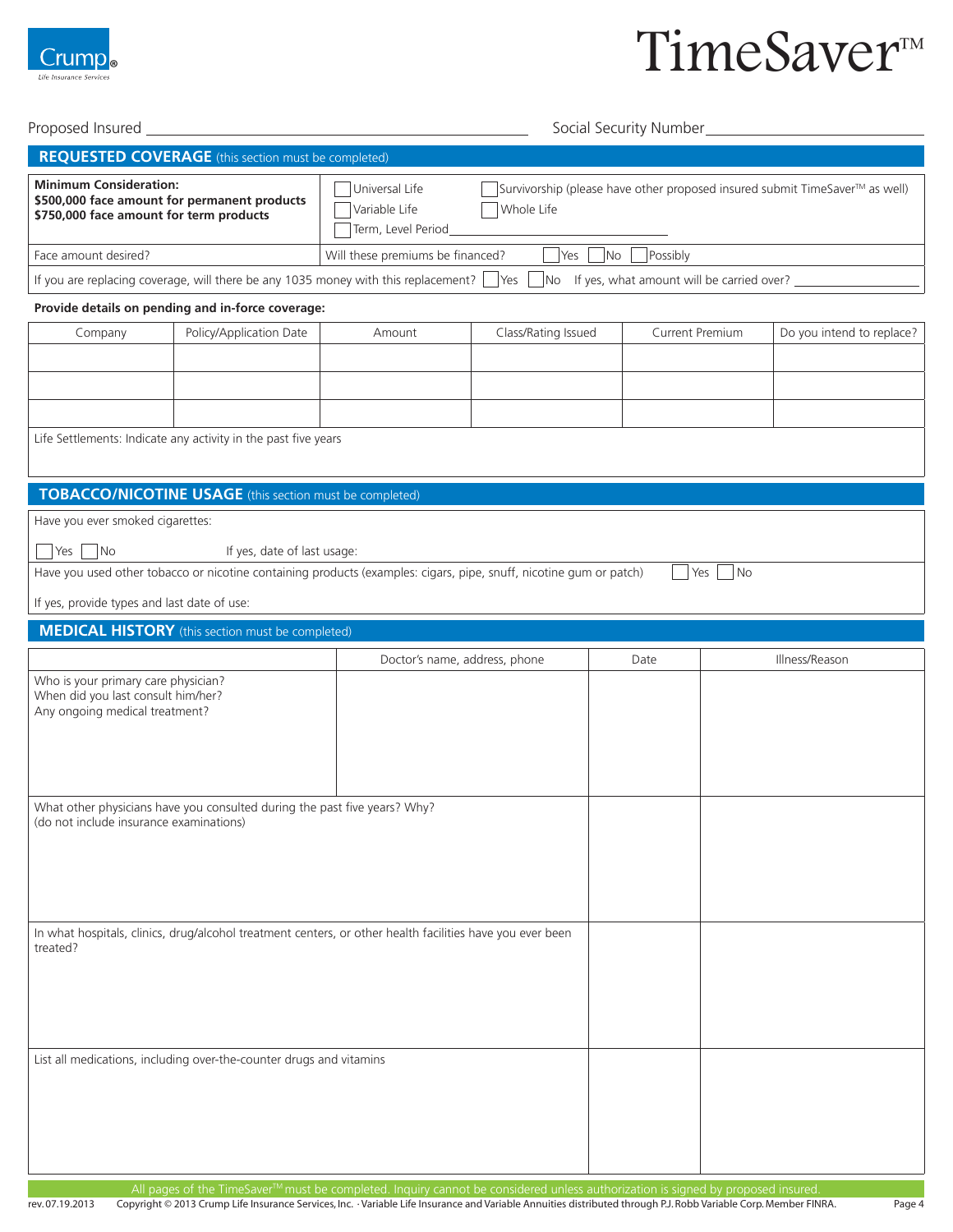

#### Proposed Insured Social Security Number

| <b>FAMILY HISTORY</b> (this section must be completed)                                                                                                             |           |                                  |                            |  |  |  |  |
|--------------------------------------------------------------------------------------------------------------------------------------------------------------------|-----------|----------------------------------|----------------------------|--|--|--|--|
| Have any immediate family members (parents, siblings) been diagnosed or died from heart disease, cancer, or diabetes? If yes, provide details below.<br>Yes<br>No. |           |                                  |                            |  |  |  |  |
| Relation (mother, father, brother, sister)                                                                                                                         | Diagnosis | Approximate age of disease onset | (if deceased) age at death |  |  |  |  |
|                                                                                                                                                                    |           |                                  |                            |  |  |  |  |
|                                                                                                                                                                    |           |                                  |                            |  |  |  |  |
|                                                                                                                                                                    |           |                                  |                            |  |  |  |  |
|                                                                                                                                                                    |           |                                  |                            |  |  |  |  |

| Do you currently drink alcohol?   Yes  <br>Do you ever drink substantially more than present?<br><b>No</b><br>$\vert$ No<br><b>Yes</b><br>Date of last consumption:<br><u> 1980 - Johann Barn, mars ann an t-Amhain Aonaich an t-Aonaich an t-Aonaich ann an t-Aonaich ann an t-Aonaich</u><br>Have you ever consulted a doctor or received treatment because of alcohol use?<br>$\Box$ Yes $\Box$ No If yes, provide details<br>Have you ever used illegal drugs or sought treatment because of drug use? $\Box$ Yes $\Box$ No<br>check here if this section is not applicable<br><b>CORONARY</b><br>Date of diagnosis or first chest pain<br>Number of diseased vessels<br>Dates/details of treatment/surgery (examples: Angioplasty, Bypass) |    |  |  |  |  |  |
|-------------------------------------------------------------------------------------------------------------------------------------------------------------------------------------------------------------------------------------------------------------------------------------------------------------------------------------------------------------------------------------------------------------------------------------------------------------------------------------------------------------------------------------------------------------------------------------------------------------------------------------------------------------------------------------------------------------------------------------------------|----|--|--|--|--|--|
|                                                                                                                                                                                                                                                                                                                                                                                                                                                                                                                                                                                                                                                                                                                                                 |    |  |  |  |  |  |
|                                                                                                                                                                                                                                                                                                                                                                                                                                                                                                                                                                                                                                                                                                                                                 |    |  |  |  |  |  |
|                                                                                                                                                                                                                                                                                                                                                                                                                                                                                                                                                                                                                                                                                                                                                 |    |  |  |  |  |  |
|                                                                                                                                                                                                                                                                                                                                                                                                                                                                                                                                                                                                                                                                                                                                                 |    |  |  |  |  |  |
|                                                                                                                                                                                                                                                                                                                                                                                                                                                                                                                                                                                                                                                                                                                                                 |    |  |  |  |  |  |
|                                                                                                                                                                                                                                                                                                                                                                                                                                                                                                                                                                                                                                                                                                                                                 |    |  |  |  |  |  |
|                                                                                                                                                                                                                                                                                                                                                                                                                                                                                                                                                                                                                                                                                                                                                 |    |  |  |  |  |  |
|                                                                                                                                                                                                                                                                                                                                                                                                                                                                                                                                                                                                                                                                                                                                                 |    |  |  |  |  |  |
|                                                                                                                                                                                                                                                                                                                                                                                                                                                                                                                                                                                                                                                                                                                                                 |    |  |  |  |  |  |
|                                                                                                                                                                                                                                                                                                                                                                                                                                                                                                                                                                                                                                                                                                                                                 |    |  |  |  |  |  |
|                                                                                                                                                                                                                                                                                                                                                                                                                                                                                                                                                                                                                                                                                                                                                 |    |  |  |  |  |  |
| Date of last stress EKG<br>By whom?<br>Results                                                                                                                                                                                                                                                                                                                                                                                                                                                                                                                                                                                                                                                                                                  |    |  |  |  |  |  |
| Any pain since treatment/surgery?                                                                                                                                                                                                                                                                                                                                                                                                                                                                                                                                                                                                                                                                                                               |    |  |  |  |  |  |
| <b>CANCER</b><br>check here if this section is not applicable                                                                                                                                                                                                                                                                                                                                                                                                                                                                                                                                                                                                                                                                                   |    |  |  |  |  |  |
| Exact name and location of cancer<br>Stage and grade                                                                                                                                                                                                                                                                                                                                                                                                                                                                                                                                                                                                                                                                                            |    |  |  |  |  |  |
|                                                                                                                                                                                                                                                                                                                                                                                                                                                                                                                                                                                                                                                                                                                                                 |    |  |  |  |  |  |
| Who would have the pathology report<br>Date/details of treatment/surgery                                                                                                                                                                                                                                                                                                                                                                                                                                                                                                                                                                                                                                                                        |    |  |  |  |  |  |
| <b>DIABETES</b><br>check here if this section is not applicable                                                                                                                                                                                                                                                                                                                                                                                                                                                                                                                                                                                                                                                                                 |    |  |  |  |  |  |
| Date of diagnosis<br>Oral medication<br>Insulin<br>Treatment<br>Diet only<br>Details                                                                                                                                                                                                                                                                                                                                                                                                                                                                                                                                                                                                                                                            |    |  |  |  |  |  |
| Do you regularly test your blood<br>Frequency                                                                                                                                                                                                                                                                                                                                                                                                                                                                                                                                                                                                                                                                                                   |    |  |  |  |  |  |
| Results<br>glucose?<br><b>TYes</b><br><b>No</b>                                                                                                                                                                                                                                                                                                                                                                                                                                                                                                                                                                                                                                                                                                 |    |  |  |  |  |  |
| Latest result of glycohemoglobin (A1C) test __________________ mg%<br>$Date$ <sub>—</sub>                                                                                                                                                                                                                                                                                                                                                                                                                                                                                                                                                                                                                                                       |    |  |  |  |  |  |
| Have you been diagnosed with having protein and/or microalbumin in your urine?<br>Yes<br>  No                                                                                                                                                                                                                                                                                                                                                                                                                                                                                                                                                                                                                                                   |    |  |  |  |  |  |
| Yes<br>Eye trouble<br>$\overline{\phantom{1}}$ No<br>Have you ever had:<br>Heart trouble<br>No<br>High blood pressure<br>Yes<br>Yes<br>l No<br>Have you ever had:<br>Kidney trouble<br>Neuritis/Neuralgia<br>Insulin reactions<br>$Yes \mid No$<br>No.<br>Yes<br>l No<br>Yes                                                                                                                                                                                                                                                                                                                                                                                                                                                                    |    |  |  |  |  |  |
| <b>HAZARDOUS ACTIVITIES</b><br>check here if this section is not applicable                                                                                                                                                                                                                                                                                                                                                                                                                                                                                                                                                                                                                                                                     |    |  |  |  |  |  |
| Are you a private pilot? $\Box$ Yes $\Box$ No<br>How many total hours have you flown<br>Do you have an IFR<br>How many hours do you<br>(instrument flight rating)   Yes<br>If yes, provide details.<br>as Pilot in Command?                                                                                                                                                                                                                                                                                                                                                                                                                                                                                                                     | No |  |  |  |  |  |
| Do you participate in the following activities? (check those that apply)                                                                                                                                                                                                                                                                                                                                                                                                                                                                                                                                                                                                                                                                        |    |  |  |  |  |  |
| □Bungee Jumping<br>$\square$ Scuba Diving<br>$\Box$ Ultralight Flying<br>$\Box$ Sky Diving                                                                                                                                                                                                                                                                                                                                                                                                                                                                                                                                                                                                                                                      |    |  |  |  |  |  |
| $\Box$ Other<br>$\Box$ Hang Gliding                                                                                                                                                                                                                                                                                                                                                                                                                                                                                                                                                                                                                                                                                                             |    |  |  |  |  |  |
| □Mountain Climbing<br>□ Auto/Motorcycle Racing<br><b>DRIVING HISTORY</b><br>check here if this section is not applicable                                                                                                                                                                                                                                                                                                                                                                                                                                                                                                                                                                                                                        |    |  |  |  |  |  |
| <b>Reckless Driving</b><br><b>DUI/DWI</b><br>Suspensions<br>Any moving violations in the last five                                                                                                                                                                                                                                                                                                                                                                                                                                                                                                                                                                                                                                              |    |  |  |  |  |  |
| years?                                                                                                                                                                                                                                                                                                                                                                                                                                                                                                                                                                                                                                                                                                                                          |    |  |  |  |  |  |
| Please refer to our website or contact your Sales Manager for additional questionnaires and information.                                                                                                                                                                                                                                                                                                                                                                                                                                                                                                                                                                                                                                        |    |  |  |  |  |  |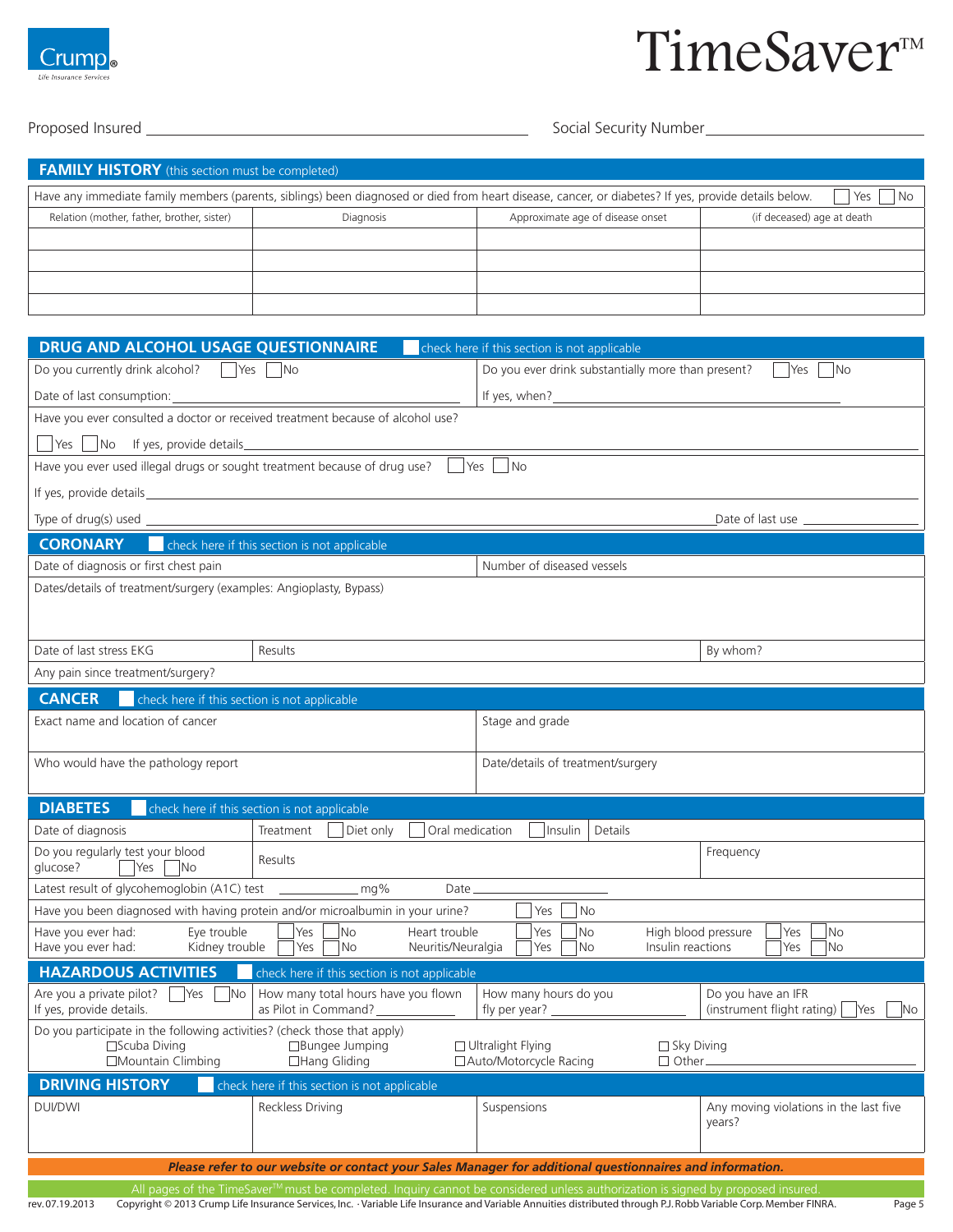

Proposed Insured Social Security Number

### **HIPAA AUTHORIZATION FOR USE AND DISCLOSURE OF PROTECTED HEALTH INFORMATION (PHI)**

The undersigned insured(s) (hereafter referred to as "I", "me" or "my"), authorizes the use and disclosure of my personal health and medical information protected by state and federal law including the privacy regulations promulgated pursuant to the Health Insurance Portability and Accountability Act of 1996 (HIPAA) as follows:

**Description and Purpose of Disclosure:** This authorization shall apply to any and all of my personal health and medical information, including medical records in their entirety which may contain mental health records (excluding psychotherapy notes, as defined by HIPAA) and restricted records, life expectancy reports, prescription drug records, HIV-related information, use of alcohol or controlled or prohibited substances, and employment records, whether or not personally or individually identifiable (collectively referred to as my "PHI"). This authorization and all uses and disclosures of my PHI made under this authorization are for the purposes of allowing Crump Life Insurance Services, Inc. and any affiliated companies (hereinafter collectively "Crump") and any Authorized Recipient (as defined below) to: (1) determine my eligibility for Insurance Products and Services, as defined below; (2) market Insurance Products and Services to me; and/or (3) underwrite my health and/or life expectancy in connection with Insurance Products and Services.

"Insurance Products and Services" means, for example, life insurance, disability insurance, life settlements (the selling of a policy in the secondary market), as well as premium financing and other similar types of products and services. Insurance Products and Services do not include long term care or other types of health insurance.

**Classes of Persons Authorized to Disclose My PHI:** I authorize any health care provider, including any doctor, hospital or medically-related facility, nurse, pharmacy, physician, practitioner, or practitioner practice group (each an "Authorized HCP"), and any insurance company, HMO/PPO or similar organization, employer or, except as may be limited by state law, any other organization, institution or person that has my PHI to disclose to Crump or any Authorized Recipient, any such records or information as provided under this authorization.

**Classes of Persons Authorized to Receive My PHI:** PHI received by Crump may be disclosed under this authorization to any affiliates, subsidiaries, corporate parents, agents, independent contractors, insurance carriers, authorized representatives, premium finance entities, settlement providers, policy buyers or potential policy buyers, life expectancy underwriters and the officers, directors, employees, agents, and other representatives of each and to any other person or entity for the purposes herein described (each an "Authorized Recipient").

**Further Disclosure Authorization:** I authorize each Authorized Recipient to further disclose my PHI as necessary to carry out the purposes under this authorization. I understand and acknowledge that PHI that is redisclosed by the Authorized Recipient may no longer be protected by law. I further acknowledge that some state and federal laws prohibit the further disclosure of information regarding the diagnosis, prognosis and treatment of drug or alcohol abuse, communicable diseases or infection including sexually-transmitted diseases or HIV without specific written consent. I hereby authorize Crump and each Authorized Recipient to further disclose the foregoing information to the extent such disclosure is necessary in order to carry out the purposes under this authorization.

**Expiration of Authorization:** This authorization shall remain valid for two (2) years after the date signed below.

Right to Revoke: I understand that I may revoke this authorization at any time by sending a written request for revocation to Crump or to any Authorized HCP at such address designated to me. Any revocation of this authorization shall not apply to the extent that any person has taken action in reliance upon this authorization prior to receiving written notice of my revocation.

I understand that this authorization is a requirement for the underwriting, sale or settling of Insurance Products and Services and Crump may condition enrollment, eligibility, benefits, sale or settling of Insurance Products and Services on whether I sign this authorization. I also understand that since purchasing or settling Insurance Products and Services is not covered under HIPAA, this requirement does not prohibit this authorization from being used for multiple purposes, as described above. (Note to health care providers: life insurance, disability insurance and any other type of insurance to which this authorization would apply does not constitute a "health plan" under the HIPAA Privacy Rule. Accordingly, this authorization complies with the provisions of the HIPAA Privacy Rule governing authorizations (45 C.F.R. Sec. 164.508)).

A copy or facsimile of this authorization shall be as valid as the original. This authorization may be executed in any number of counterparts, each of which shall be deemed to be an original and all of which counterparts, taken together, shall constitute but one and the same instrument. I certify that I am executing and delivering this authorization freely and voluntarily as of the date written below. I further certify that I have received and retained a copy of this signed authorization for future reference.

Signature of Insured/Proposed Insured

Date

Signature of Authorized Representative

Date Relationship/Authority to Represent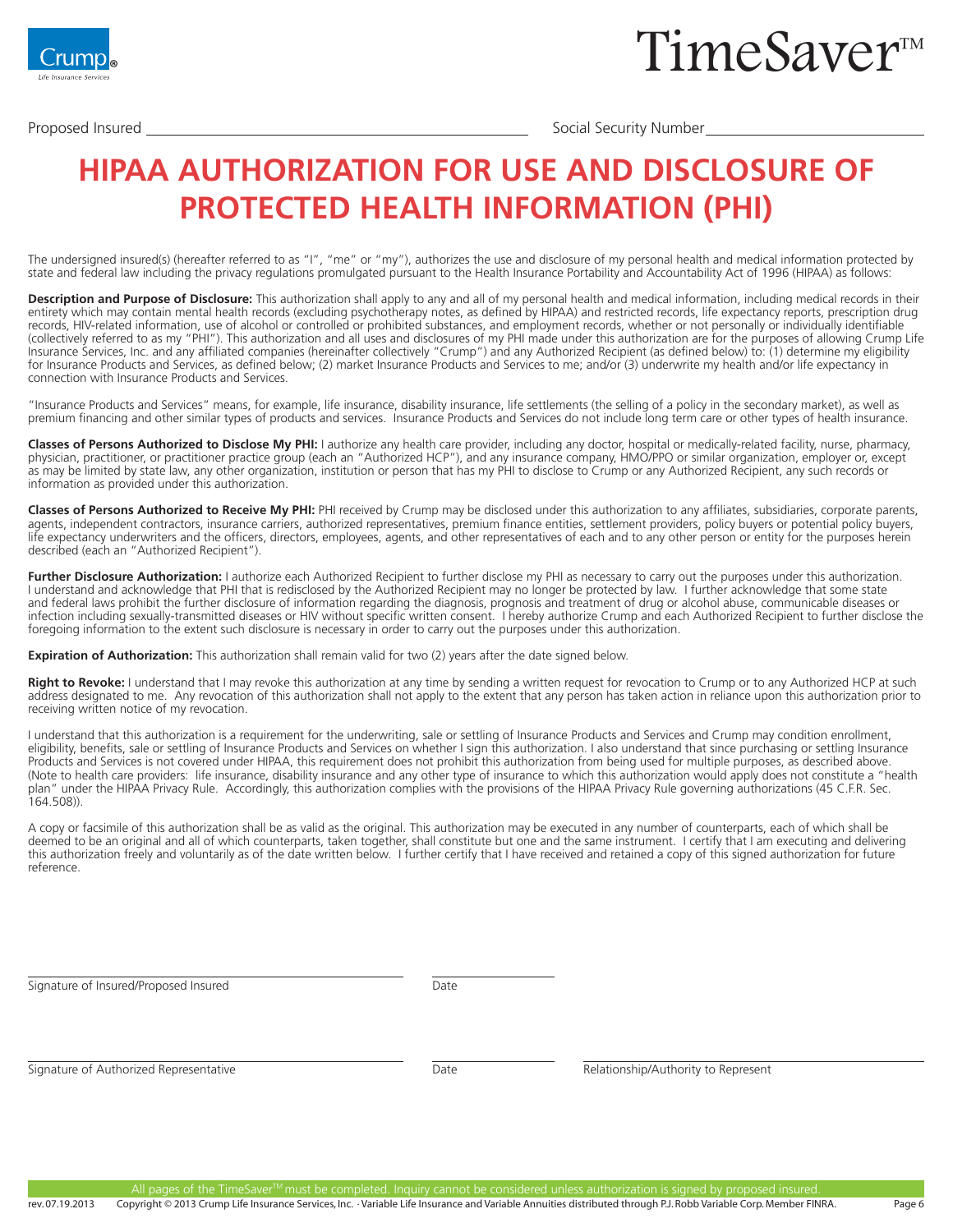

Proposed Insured Social Security Number

### **AUTHORIZATION FOR USE AND DISCLOSURE OF NONPUBLIC PERSONAL INFORMATION (NPI)**

I, the Policy Owner/Proposed Policy Owner, authorize Crump Life Insurance Services, Inc. or any affiliated company (hereinafter collectively "Crump") to use and disclose any and all Nonpublic Personal Information (NPI) about me to any Authorized Recipient, as such terms are defined below. This authorization and all uses and disclosures of my NPI made under this authorization are for the purposes of allowing Crump and any Authorized Recipient to: (1) determine my eligibility for Insurance Products and Services, as defined below; (2) market Insurance Products and Services to me; and/or (3) underwrite my health and/or life expectancy in connection with Insurance Products and Services.

I, the Insured/Proposed Insured (if different than the Policy Owner/Proposed Policy Owner), authorize Crump Life Insurance Services, Inc. or any affiliated company (hereinafter collectively "Crump") to use and disclose any and all Nonpublic Personal Information (NPI) about me to any Authorized Recipient (as such terms are defined below). This authorization and all uses and disclosures of my NPI made under this authorization are for the purposes of allowing Crump and any Authorized Recipient to: (1) determine my eligibility for Insurance Products and Services, as defined below; (2) market Insurance Products and Services to me; and/or (3) underwrite my health and/or life expectancy in connection with Insurance Products and Services.

"Nonpublic Personal Information" means information, including, without limitation, nonpublic personal, financial, health and medical information about the Policy Owner and Insured (if different than the Policy Owner) and the Policy Owner/Insured's identity as an owner/insured under a Life Insurance Policy that is obtained, whether from the Policy Owner/Insured, any of the Policy Owner's/Insured's agents or representatives, any insurance company, health care or medical provider, professional or facility or any other source.

"Authorized Recipient" includes any affiliates, subsidiaries, corporate parents, agents, independent contractors, insurance carriers, authorized representatives, premium finance entities, settlement providers, policy buyers or potential policy buyers, life expectancy underwriters and the officers, directors, employees, agents, and other representatives of each and to any other person or entity for the purposes herein described.

"Insurance Products and Services" means, for example, life insurance, disability insurance, life settlements (the selling of a policy in the secondary market), as well as premium financing and other similar types of products and services. Insurance Products and Services do not include long term care or other types of health insurance.

The Policy Owner and Insured/Proposed Policy Owner and Insured (if different than the Policy Owner) each agree and consent that this authorization shall be effective from the date hereof until the earlier of (a) the date that is two (2) years after the date hereof, or (b) an earlier date as may be required by applicable law or regulation. The Policy Owner and Insured/Proposed Policy Owner and Insured (if different than the Policy Owner) have the right to revoke this authorization, at any time, by providing written notification to Crump.

A copy or facsimile of this authorization shall be as valid as the original. This authorization may be executed in any number of counterparts, each of which shall be deemed to be an original and all of which counterparts, taken together, shall constitute but one and the same instrument. The Policy Owner and Insured/Proposed Policy Owner and Insured (if different than the Policy Owner) each certify that he or she is executing and delivering this authorization freely and voluntarily as of the date written below. The Policy Owner and Insured/Proposed Policy Owner and Insured (if different than the Policy Owner) further certify that the authorization is written in plain language and acknowledge that each has received and retained a copy of this signed authorization for future reference.

Signature of Insured/Proposed Insured **Printed Name** Printed Name **Date** Printed Name **Date**